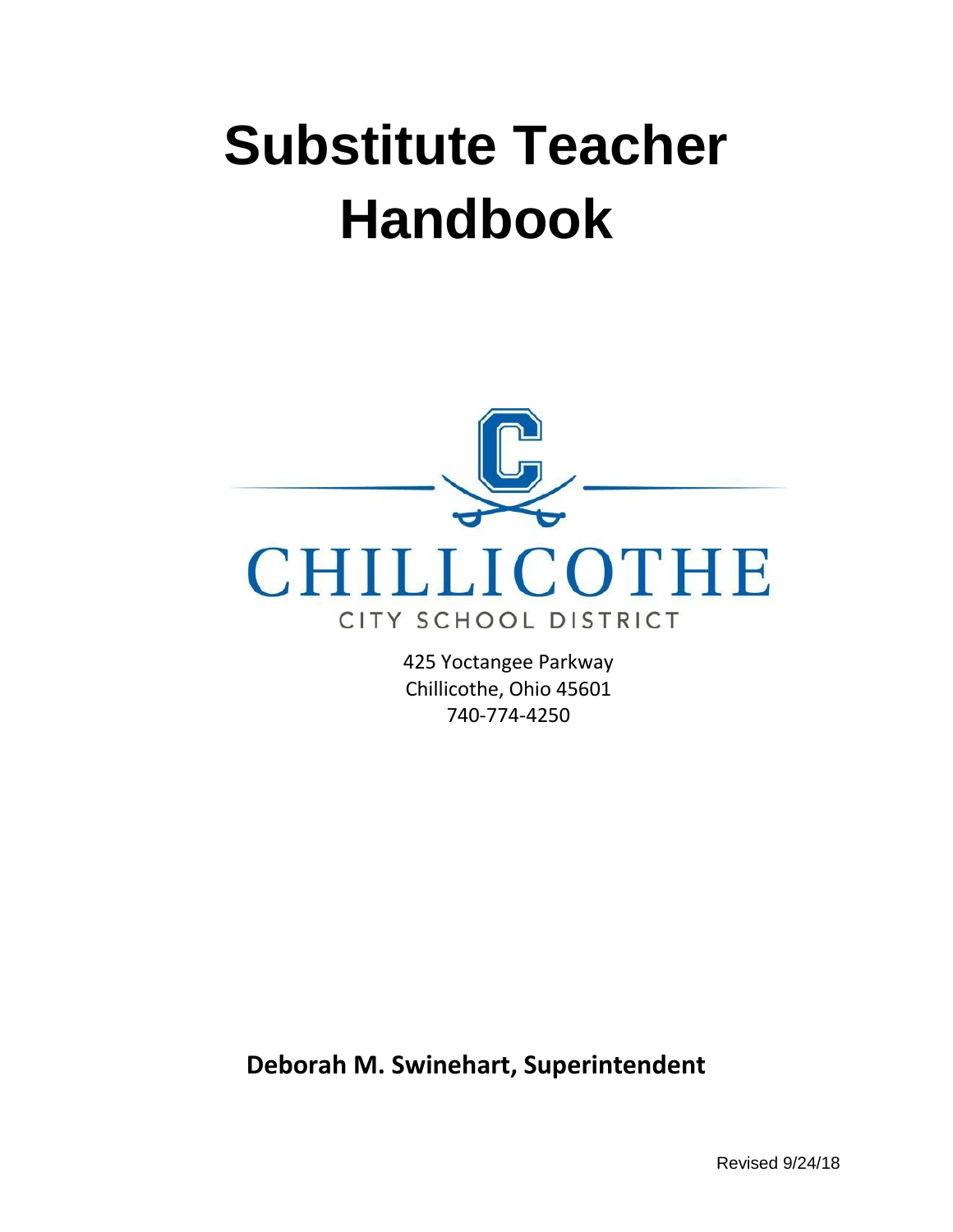# **TABLE OF CONTENTS**

| 3              |
|----------------|
| 3              |
| 4              |
| 5              |
| 5              |
| 5              |
| 6              |
| $\overline{7}$ |
| 7              |
| 8              |
| 9              |
| 9              |
| 10             |
| 10             |
| 10             |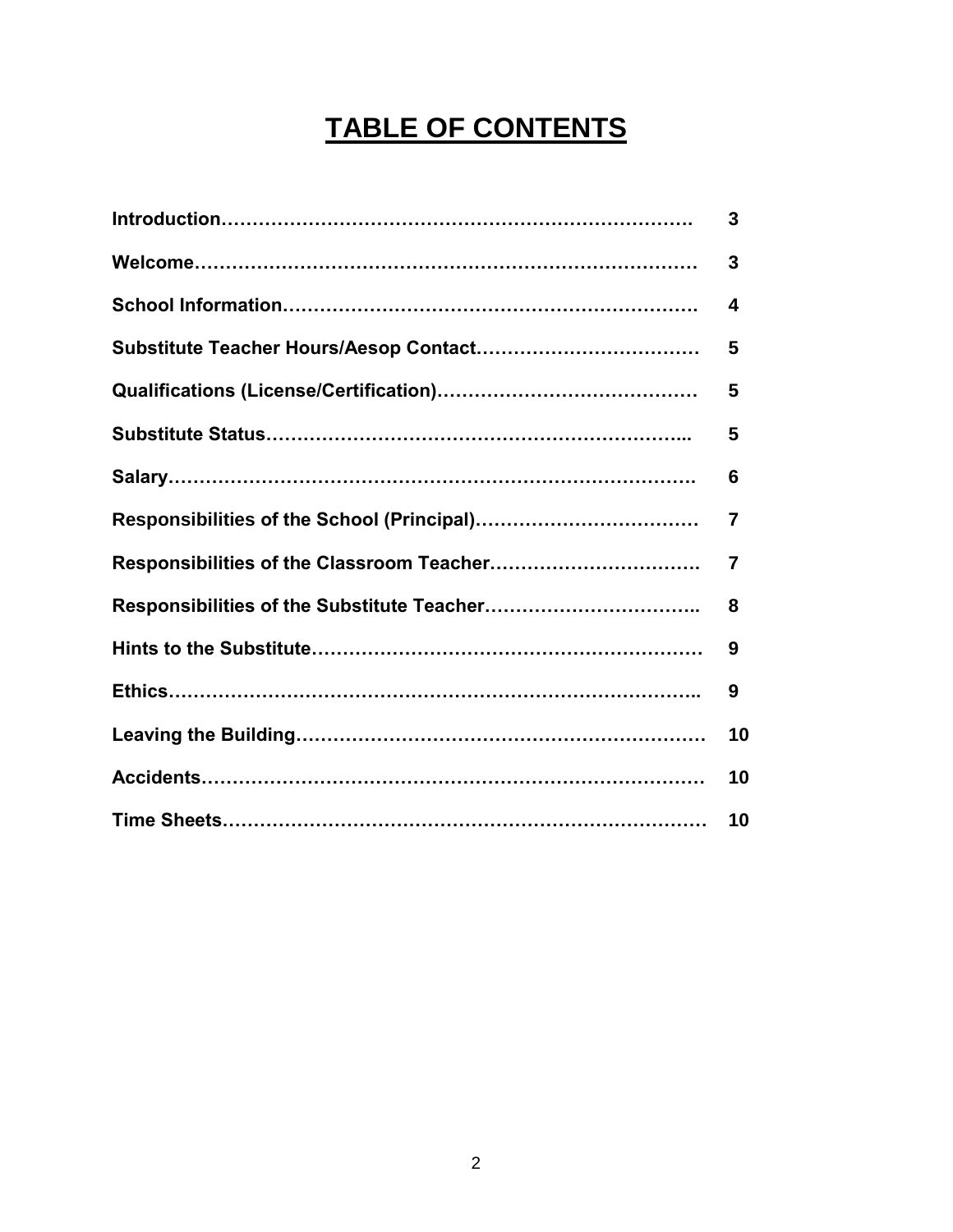# **Introduction**

This handbook is your guide to success as a substitute teacher in the Chillicothe City School District. The contents have been arranged to assist you in finding the answers to many questions that may confront you as you substitute in the various buildings throughout the district.

We sincerely hope the following information serves to stimulate greater goals for the improvement of substitute teaching. All of the procedures and techniques mentioned in this handbook have been "classroom tested" and we feel that if followed, substitute teachers will do a better job and have a more satisfying personal experience.

# **Welcome**

As a substitute teacher, you are one of the most vital parts of our school district. It would be extremely difficult for us to operate without persons such as yourself serving as substitute teachers.

We wish to extend a most cordial welcome. As you perform your work in the classrooms you may find you have suggestions which might contribute to the improvement of our schools. You are encouraged to submit your suggestions; new ideas and new ways of doing things. We feel confident you will do everything possible to meet the high standards required for teaching in our district.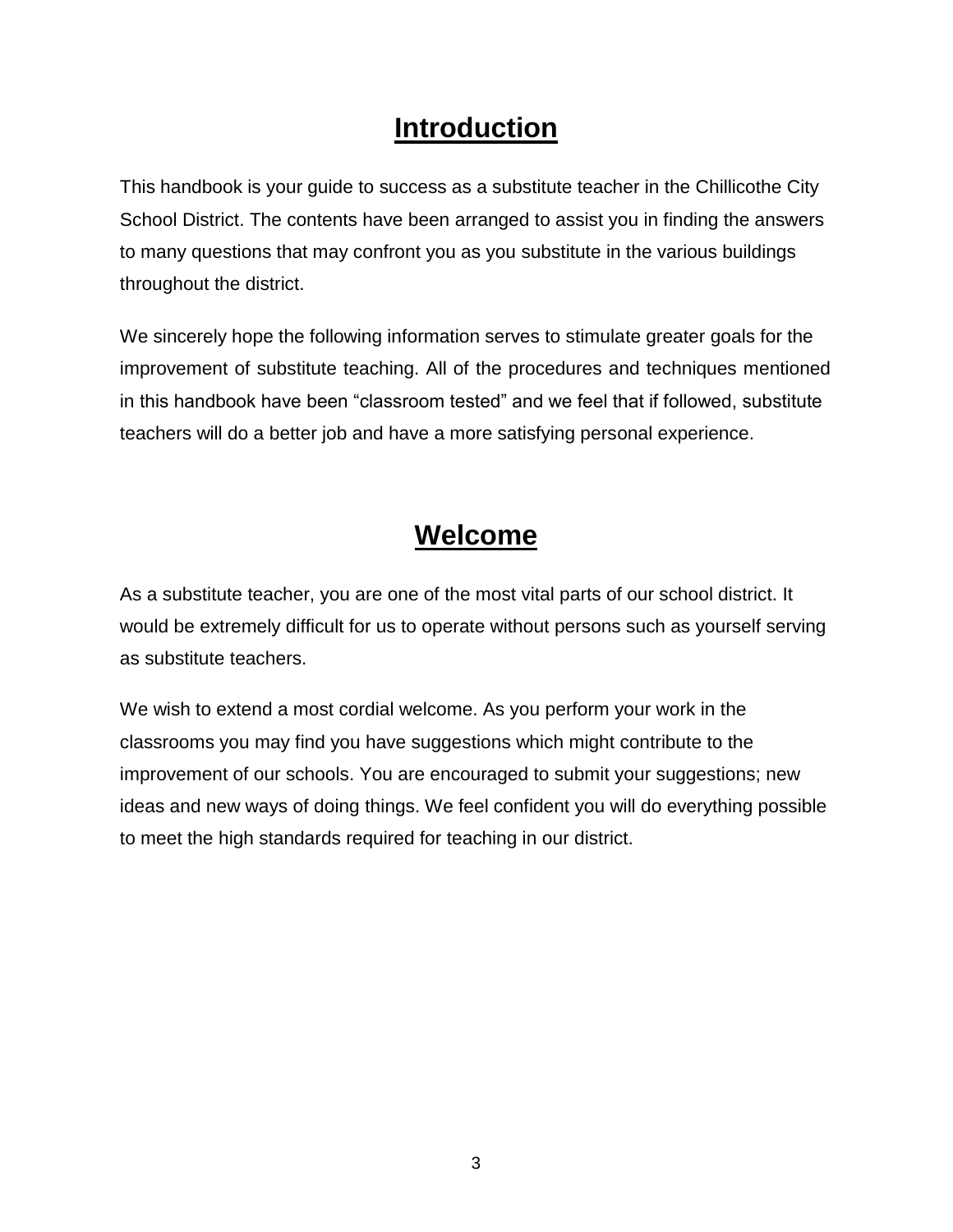# **School Information**

841 E Main Street 7th grade -8th grade -8th grade -8th grade -8th grade -8th grade -8th grade -8th grade -Education Coordinator: Mrs. Kimberly Suwannasing Principal: Matthew Ballentine Drop Off/Sign In at Back Doors: 8:45 a.m. - 9:00 a.m. Asst. Principal: Elaine Seimer Student Hours: 9:00 a.m. - 2:30 p.m. School Hours: 8:40 a.m. - 3:35 p.m. Pick up/Sign Out at Back Doors: 2:30 p.m. Tardy Bell: 8:40 p.m.

#### **Chillicothe Primary School Parent Drop Off: 8:15 a.m.**

Kindergarten  $-2<sup>nd</sup>$  grade Principal: Mrs. Joanna Strawser Phone: 740-773-2241 Asst. Principal: Mrs. Candace Platt Doors Open: 7:20 a.m. Student Hours: 7:50 a.m. – 2:10 p.m. **Chillicothe High School** Tardy Bell - 7:55 a.m. Tardy Bell - 7:55 a.m. Bus Drop off/Bus Pick Up: 7:20 a.m./2:15 p.m. Principal: Mr. Dustin Weaver Parent Drop off: 7:30 a.m. Asst. Principal: Mr. Dan Staggs Parent Pick up: Kindergarten 2:05 p.m. School Hours: 8:40 a.m. - 3:35 p.m. Parent Pick up:1st/2nd grade 2:10 p.m. Tardy Bell: 8:40 a.m.

3 rd grade – 4 Principal: Mr. David Bennett Phone: 740-702-2287 Doors Open: 7:20 a.m. Student Hours: 7:50 am - 2:10 p.m. Tardy Bell - 7:55 a.m. Parent Drop off/Pick up: 7:20 a.m./ 2:10 p.m. Bus Drop off/Pick up: 7:30 a.m./ 2:05 p.m.

#### **Tiffin Elementary**

5<sup>th</sup> grade – 6<sup>th</sup> grade Asst. Principal: Mr. Tim Ryan Student Hours: 7:50 a.m. - 2:10 p.m. Tardy Bell - 7:55 a.m. Parent Drop off/Pick up: 7:20 a.m./2:10 p.m. Bus Drop off/Pick up: 7:30 a.m./ 2:05 p.m.

#### **Chillicothe Preschool Chillicothe Middle School**

Doors Open: 8:15 a.m. Bus Drop Off: 8:15 a.m.

Doors Open: 8:25 a.m. **Allen Elementary Parent Drop Off: 8:30 a.m.** Bus Drop Off: 8:15 a.m.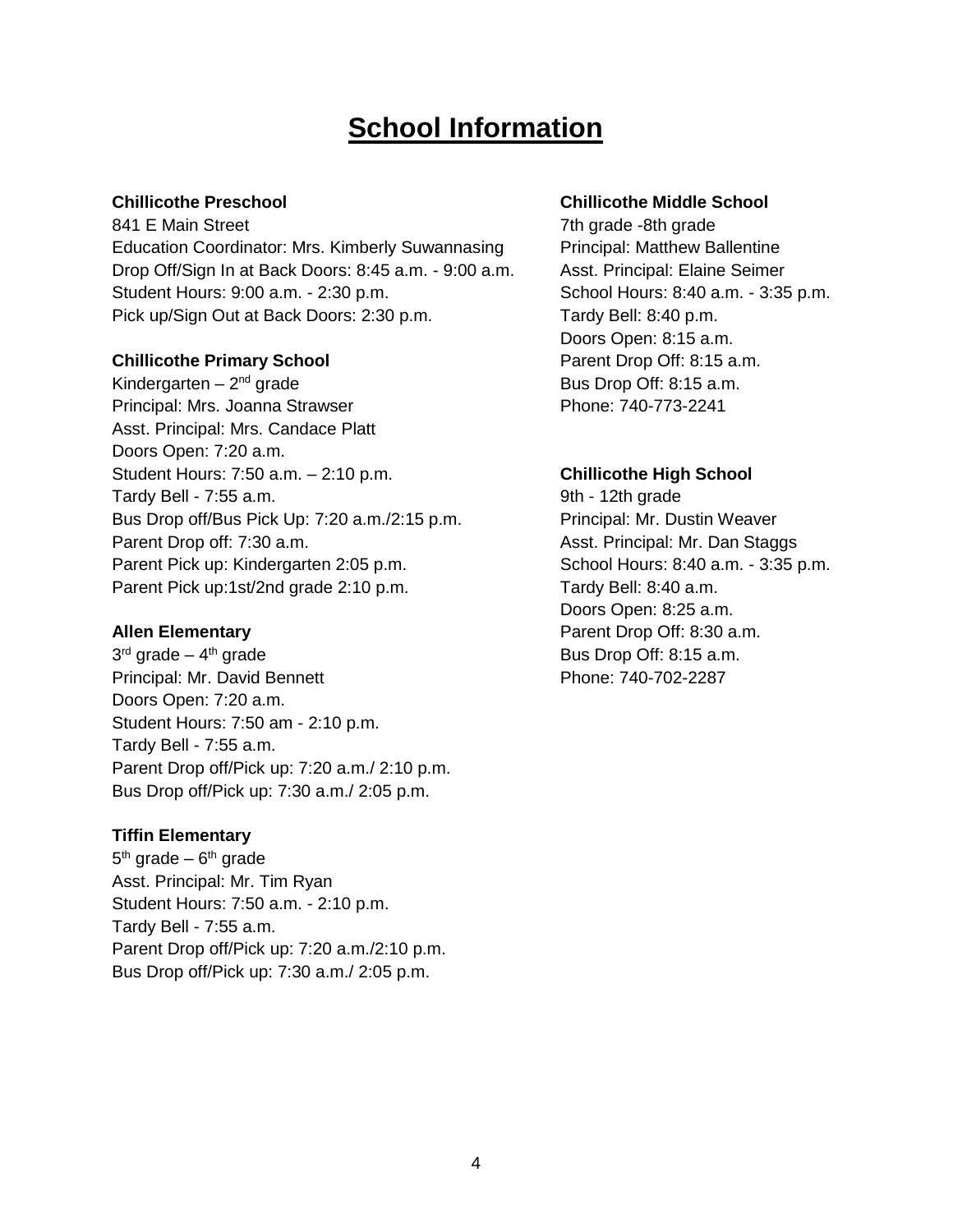**Substitute Teacher Hours**

**Preschool: 8:30 am - 3:20 pm Elementary: 7:15 am - 2:30 pm Middle School: 8:25 am - 3:40 pm High School: 8:25 am - 3:40 pm**

**\*AESOP (Frontline) Contact: Jaymie Wood 740-775-4250 EXT 16101 \*Human Resource Manager: Lana Fairchild 740-775-4250 EXT 16111**

# **Qualifications for Substitute Teachers**

## **LICENSE/ CERTIFICATION**

All substitute teachers must hold a valid Ohio Substitute Teaching License or a valid Ohio Teaching License. Copies of licenses must be submitted to the Board of Education Office. In addition to a valid license, substitutes also must pass a criminal background check and pre-employment drug screen.

# **APPLICATIONS**

Applications will only be accepted through the district's website [www.chillicothe.k12.ou.us](http://www.chillicothe.k12.ou.us/) which utilizes applicant tracking, powered by Frontline Education.

## **SUBSTITUTE STATUS**

- As a board approved substitute, you will remain active in the CCSD system until which time you ask to be removed from the system or if your Ohio Department of Education License expires. It is the substitute's responsibility to provide the district Human Resources Department with a valid, active license and current copies of criminal background checks.
- At the conclusion of each school year, substitutes will receive a letter from the district communicating the intention to re-employ the substitute in the same capacity the following school year.
- In the event a substitute does not fulfill his/her duties and responsibilities, the Building Principal, Human Resources Manager, and/or Superintendent may limit the availability of the substitute for open positions or remove him/her from active status. The substitute will be notified of such action and will be advised of the reason for the limitation or removal.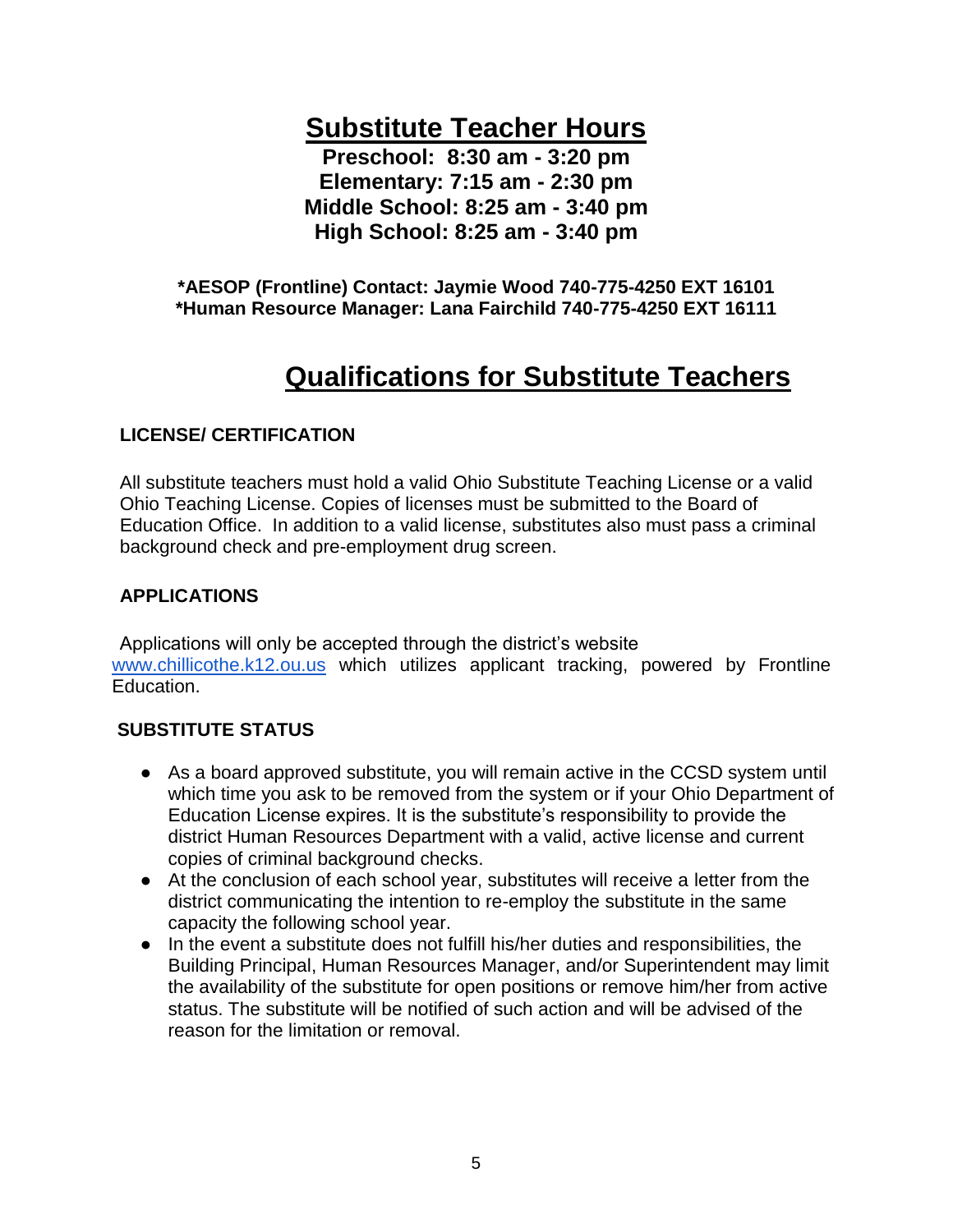# **Salary**

Substitute teachers' salaries are subject to review and revision by the Board of Education. Substitute teachers in the Chillicothe City Schools are paid \$100.00 per day.

Substitute teachers are subject to payroll deductions required by law. Deductions include Federal Income Tax, State Income Tax, Local Income Tax, Medicare, State Teacher's Retirement, and any others required by law.

### *O.R.C. 3319.10 Employment and status of substitute teachers*

*Teachers may be employed as substitute teachers for terms not to exceed one year for assignment as services are needed to take the place of regular teachers absent on account of illness or on leaves of absence to fill temporarily positions created by emergencies; such assignment to be subject to termination when services are no longer needed.*

*A teacher employed as a substitute with an assignment to one specific teaching position shall after sixty days of service be granted sick leave, visiting days, and other local privileges granted to regular teachers including a salary not less than the minimum salary on the current adopted salary schedule.*

*A teacher employed for one hundred twenty days or more during a school year and reemployed for or assigned to a specific teaching position for the succeeding year shall receive a contract as a regular teacher if the substitute meets the local educational requirements for the employment of regular teachers.*

*Teachers employed as substitutes on a casual or day-to-day basis shall not be entitled to the notice of non reemployment prescribed in section 3311.81 or 3319.11 of the Revised Code, but boards of education may grant such teachers sick leave and other local privileges and cumulate such service in determining seniority.*

*For purposes of determining in any school year the days of service of a substitute teacher under this section, any teacher's days of service in that school year while conditionally employed as a substitute teacher under section 3319.101 of the Revised Code shall count as days of service as a substitute teacher under this section.*

*Amended by 129th General Assemblyfile No. 143, HB 525 eff. 10/1/2012*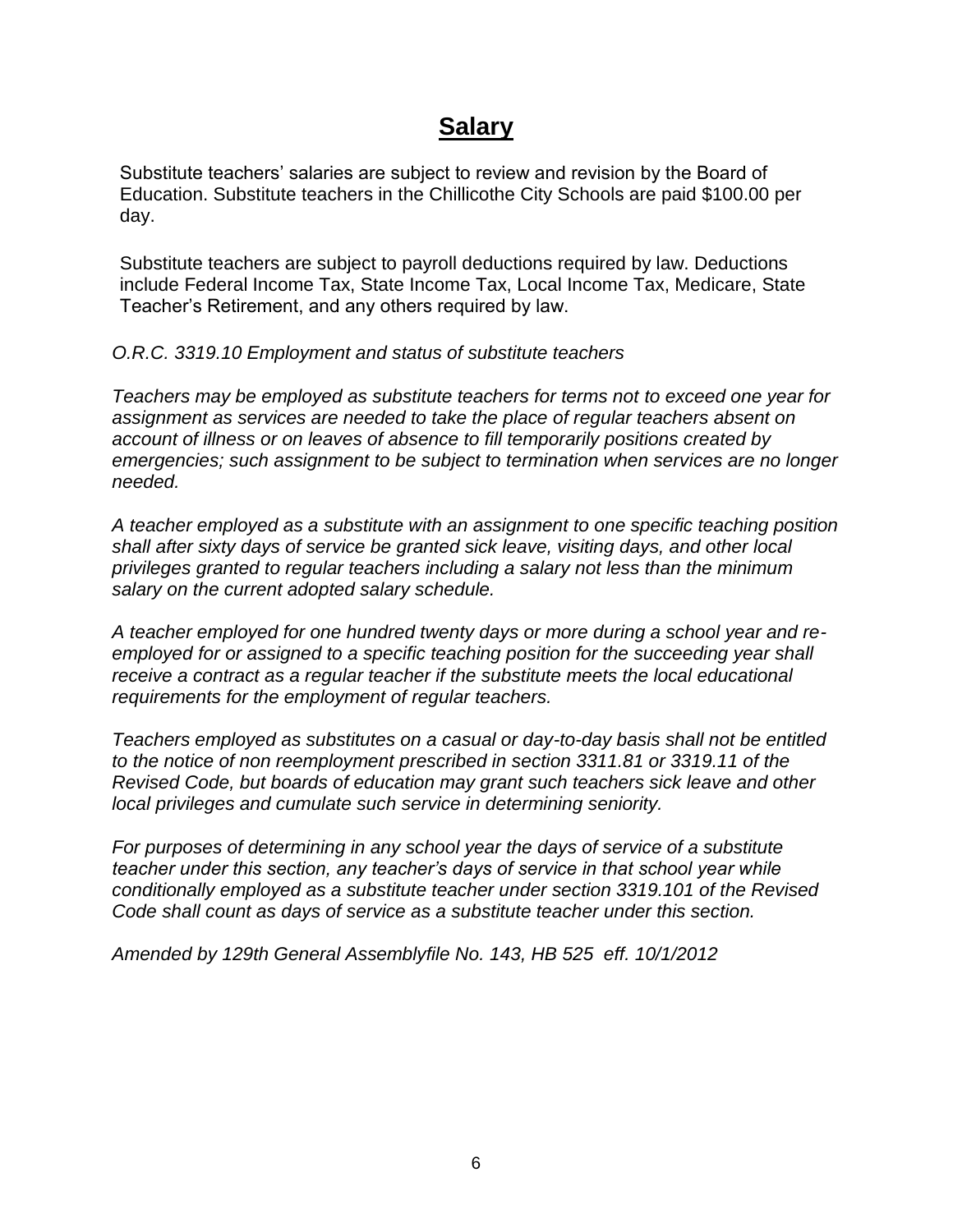# **Responsibilities of the School**

## **The principal should ensure the substitute teacher is given:**

An introduction to the class and to a neighboring teacher

A bell schedule, including fire and disaster drills

General information about the building

Information about general building procedures (i.e. hall duties, lunchroom duties, restroom privileges of the pupils, location of restrooms and teachers' lounge, etc.)

Information about procedures in case of injury to a pupil

Notice of any extra activities (auditorium, etc.) for the day

# **The principal should ensure the substitute teacher:**

Follows the regular teacher's lesson plan

Has the supplies necessary to carry on the day's activities

Uses good teaching techniques

Knows the procedures for reporting pupil attendance, handling any money, etc.

Receives help in planning the day's program if the substitute is teaching a class out of his/her certified field

# **The regular classroom teacher should:**

Leave a schedule of the day's program in an easily accessible place (this might include information pertaining to opening exercises)

Have an up-to-date seating chart

Have an up-to-date class list

Leave lesson plans which substitutes can follow without having to consult the pupils—pages marked, etc.

# **\*Leave enough work to keep students busy the entire day**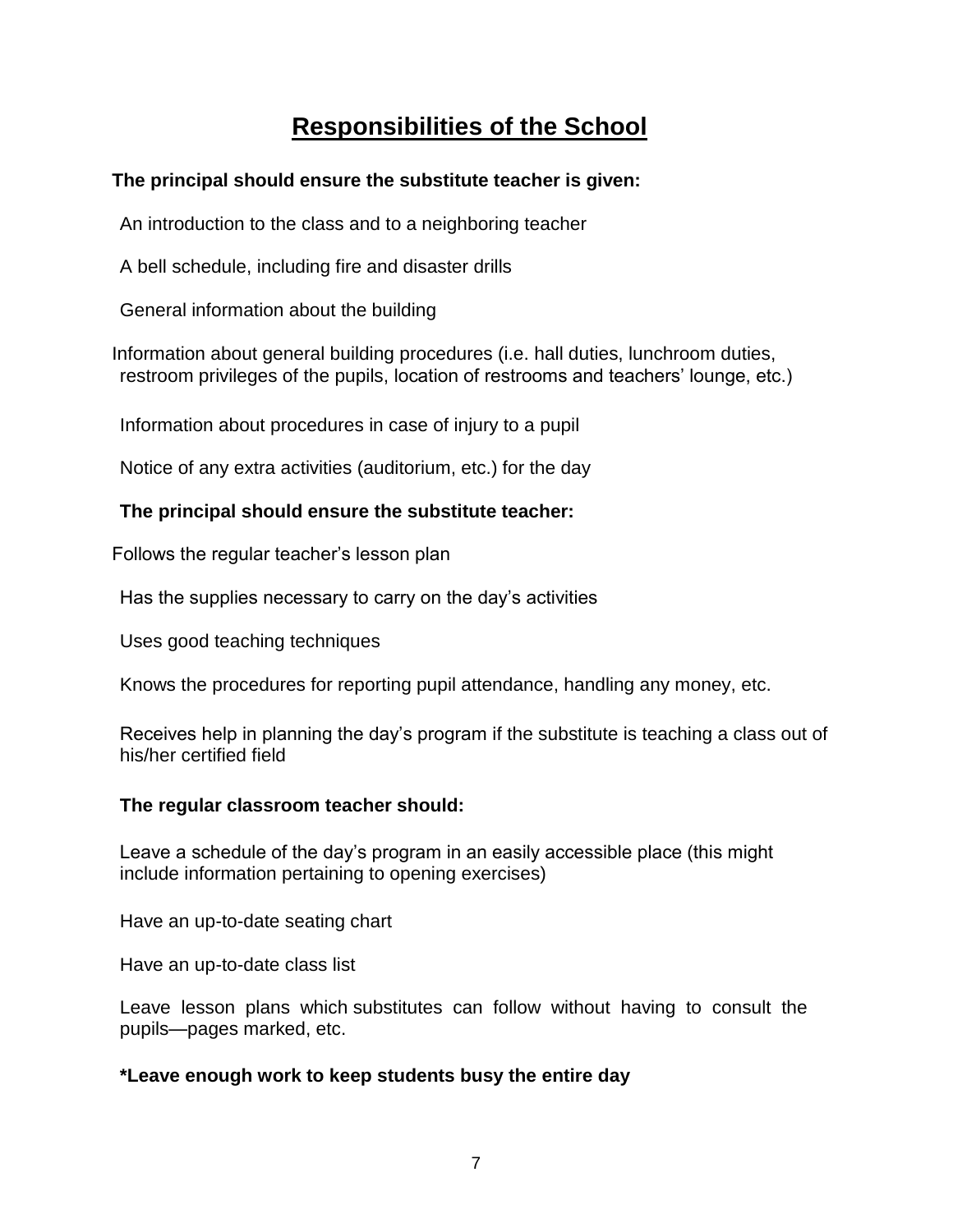# **Responsibilities of the Substitute Teacher**

It is the responsibility of the Substitute to determine if there is a delay in the starting time of school or if school is closed due to inclement weather or an emergency situation. Delays and closures are communicated through local radio, on the district website and through social media

Report to the principal as soon as you arrive and before you leave. Please sign in at the office and complete a timesheet

Ask about special duties

Check the teacher's mailbox

Check the fire/tornado drill instructions on cards in room

Refer all children who are leaving the building to the principal's office

NEVER release a child until you have the principal's permission

Absence excuses are to be sent to the office. Leave any other notes from parents on the teacher's desk

Record absences

#### **Follow lesson plans as closely as possible**

Maintain an orderly and attractive classroom and leave it in good order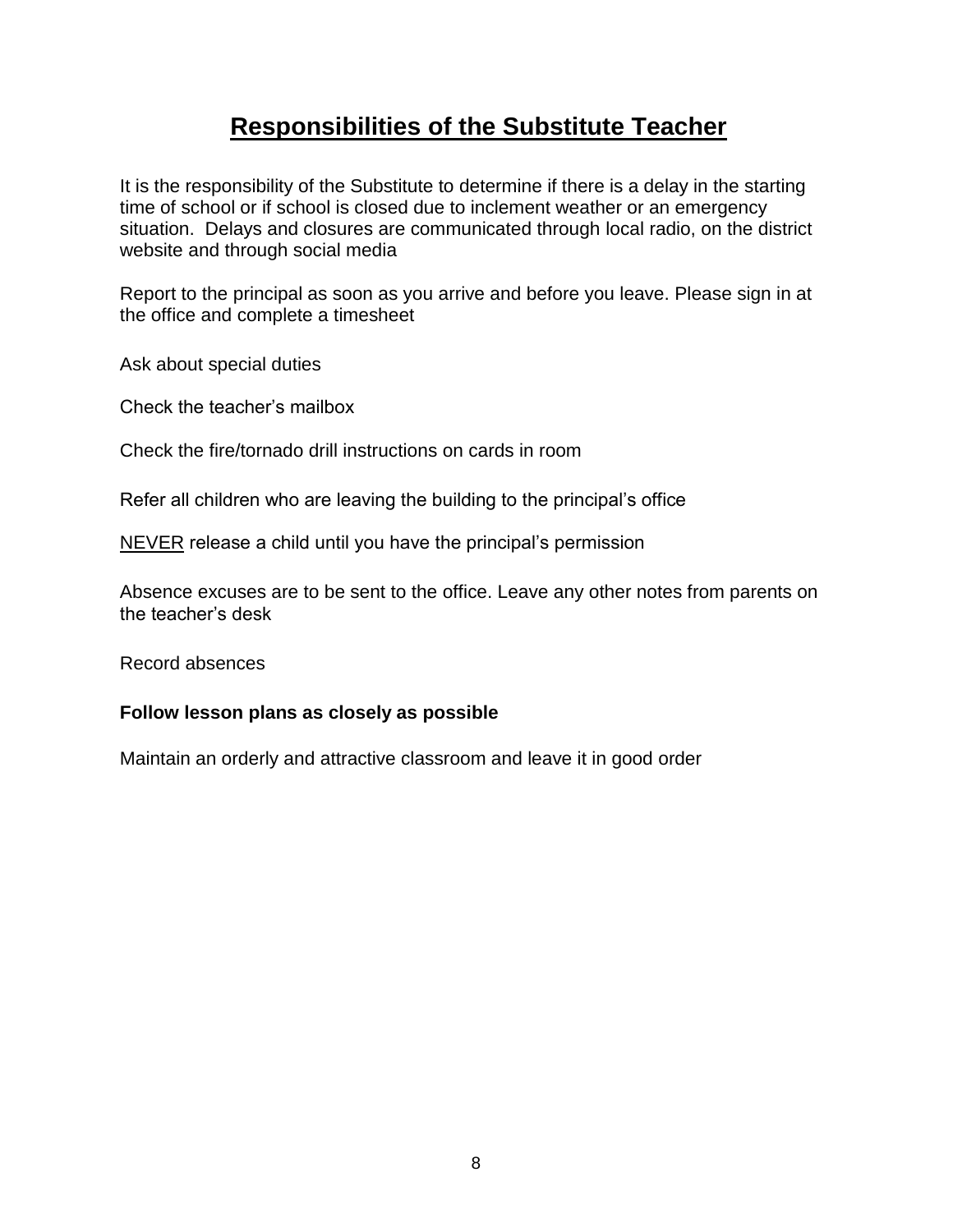# **Helpful Hints for the Substitute**

Ask the Building Principal, Building Secretary and other Teachers about things you need to know

Write your name on the board and pronounce it for the students

The first few minutes count—be sure of yourself!

Be firm in your discipline

~Make principal aware of any consistent or serious discipline problems ~Should the principal not be available, contact the closest certified employee for assistance

Be professional

~Grooming should be neat and clean

~Dress appropriately with regards to the teaching assignment

One of the most practical ways for a substitute to learn more about the job is to observe a regular teacher. This is especially helpful to those who have not taught for many years and to those who have never taken education courses and are unprepared

for a teaching situation. Arrangements for teacher observations can be made with the Building Principal.

#### **ETHICS:**

- 1. The substitute should keep his/her relationship with administrators and teachers on a professional basis
- 2. Consider all records confidential. Please **do not** discuss them socially
- 3. Avoid comparing situations in one building with situations in other buildings
- 4. Deal impartially and without prejudice with each individual child. Respect his/her confidence in you
- 5. The criticism of the regular teachers to the students or to other teachers is a breach of professional responsibility